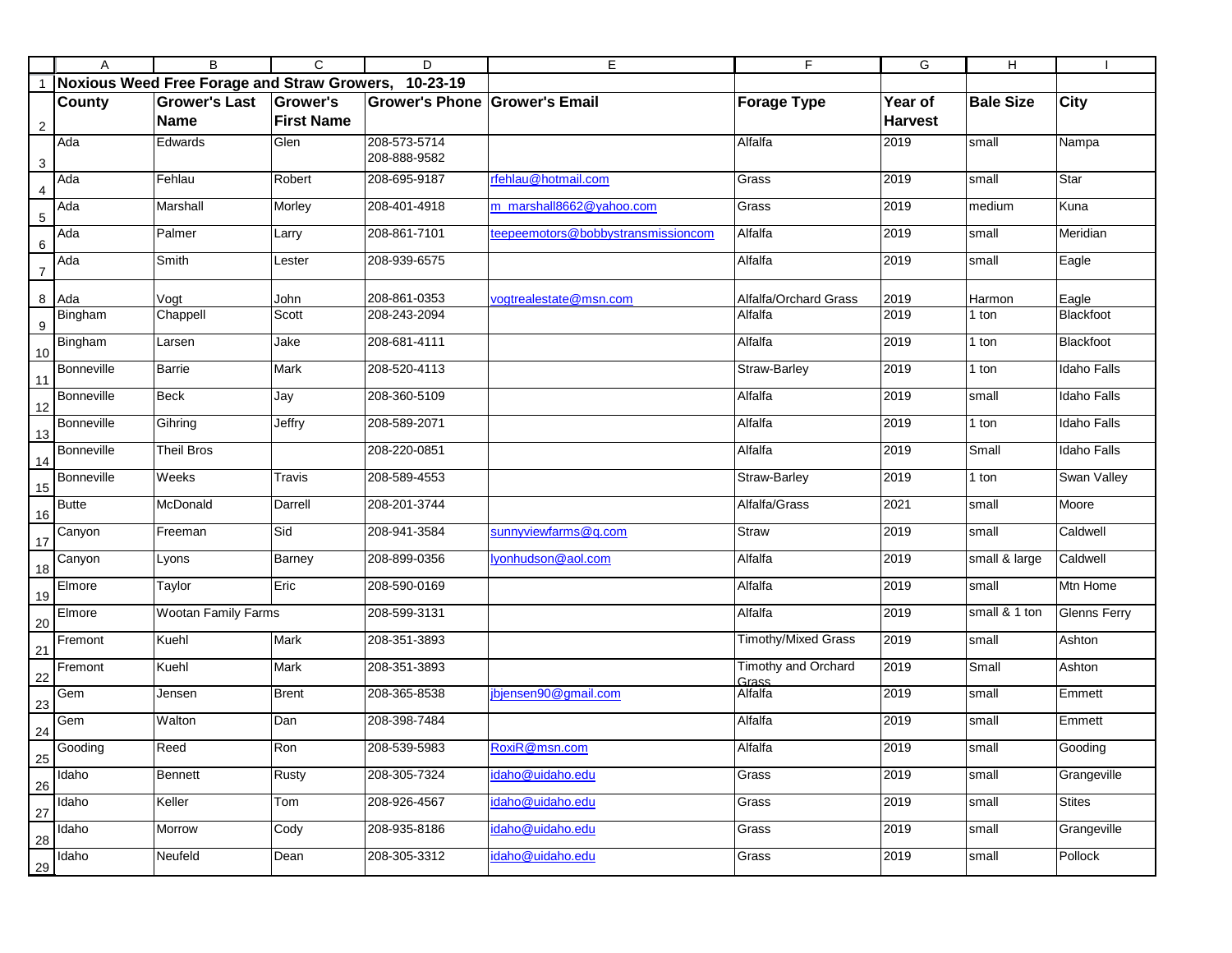|    | Α          | $\overline{B}$ | $\overline{c}$ | D            | Е                              | F                       | G    | H             |                 |
|----|------------|----------------|----------------|--------------|--------------------------------|-------------------------|------|---------------|-----------------|
| 30 | Idaho      | <b>Neuman</b>  | Dallas         | 208-507-1114 | idaho@uidaho.edu               | Grass                   | 2019 | small         | Grangeville     |
| 31 | Idaho      | Nuxoll         | Felix          | 208-962-7718 | idaho@uidaho.edu               | Grass                   | 2019 | small         | Cottonwood      |
| 32 | Idaho      | Olive          | Doug           | 208-842-2333 | idaho@uidaho.edu               | Grass                   | 2019 | small         | <b>Elk City</b> |
| 33 | Idaho      | Stouder        | Scott          | 210-693-8367 | idaho@uidaho.edu               | Grass                   | 2019 | small         | Pollock         |
| 34 | Idaho      | York           | Leon           | 208-842-2380 | idaho@uidaho.edu               | Grass                   | 2019 | small         | <b>Elk City</b> |
| 35 | Jefferson  | Hamer Farms    |                | 208-360-3125 |                                | Alfalfa                 | 2019 | small         | Lewisville      |
| 36 | Jefferson  | <b>Mathews</b> | Jerry          | 208-589-8335 |                                | Alfalfa                 | 2019 | small         | Rigby           |
| 37 | Jefferson  | Price          | Justin         | 208-390-3125 |                                | Alfalfa/Grass           | 2019 | small         | Rigby           |
| 38 | Jefferson  | Twitchell      | James          | 208-521-0046 |                                | Alfalfa                 | 2019 | small         | Terreton        |
| 39 | Latah      | Harris         | Debi           | 208-596-9501 | debi.paisleyharris@hotmail.com | Grass                   | 2019 | small         | Moscow          |
| 40 | Latah      | Mackey         | Andrew         | 208-750-6123 | noracreekfarms@gmail.com       | Grass                   | 2019 | small         | Troy            |
| 41 | Latah      | May            | Pat            | 208-289-4130 | mayfarms12@hotmail.com         | Alfalfa/Grass           | 2019 | small         | Kendrick        |
| 42 | Lemhi      | Herbst         | <b>Steve</b>   | 208-940-0379 | nelsonangusranch@yahoo.com     | Alfalfa w/Orchard Grass | 2019 | small         | Salmon          |
| 43 | Lemhi      | Herbst         | <b>Steve</b>   | 208-940-0379 | nelsonangusranch@yahoo.com     | <b>Straw</b>            | 2019 | small         | Salmon          |
| 44 | Madison    | Ashton         | Ted            | 208-201-6005 |                                | Grass Mix               | 2019 | small         | Rexburg         |
| 45 | Madison    | Meyers         | Keith and sons | 208-360-3139 |                                | Alfalfa-Grass           | 2019 | 1 ton         | Rexburg         |
| 46 | Minidoka   | Whiting        | Tim            | 208-431-6310 | Whitings@Safelink.net          | Alfalfa                 | 2019 | small         | Rupert          |
| 47 | Minidoka   | Woodward       | Shawn          | 208-431-8154 | shawnw8300@hotmail.com         | Alfalfa                 | 2019 | small         | Paul            |
| 48 | Teton      | <b>Bagley</b>  | Lynn           | 208-313-7562 |                                | Alfalfa/Grass           | 2019 | small         | Victor          |
| 49 | Teton      | Jackson        | Bill           | 208-569-9152 |                                | Grass Mix               | 2019 | small         | <b>Driggs</b>   |
| 50 | Teton      | Lynn           | Eugene         | 208-821-0948 |                                | Alfalfa/Grass           | 2019 | small         | Victor          |
| 51 | Teton      | Nagel          | Carl           | 239-272-6222 |                                | <b>Grass Mix</b>        | 2019 | small & 1 ton | <b>Driggs</b>   |
| 52 | Washington | Leonard        | Steve          | 208-550-7691 | cowdance@mte.com               | Grass                   | 2019 | small         | Midvale         |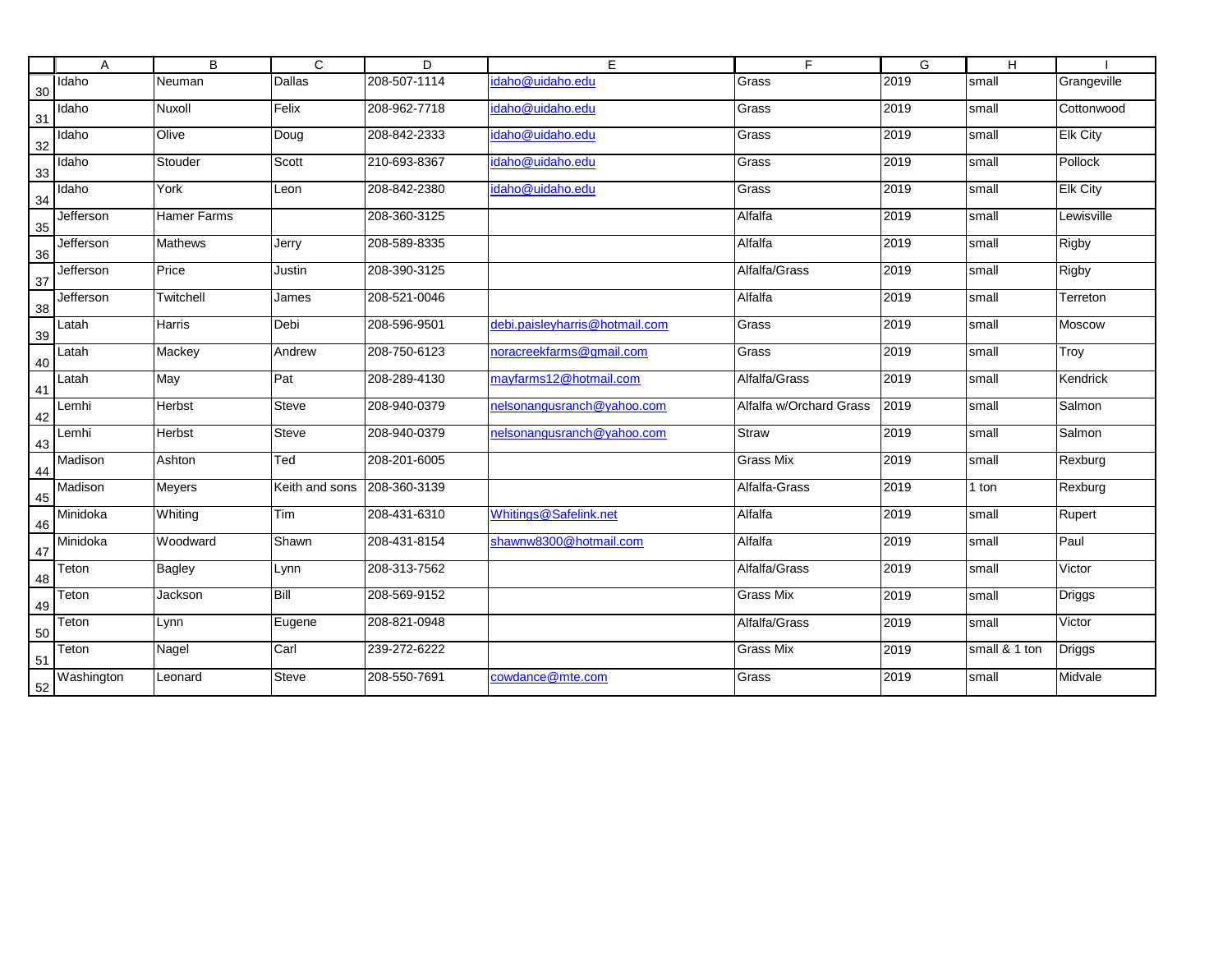| $\overline{1}$ |  | M | $\overline{\mathsf{N}}$ | $\overline{\circ}$ | $\overline{P}$ | $\overline{Q}$ | $\overline{R}$ | $\overline{s}$ |  |
|----------------|--|---|-------------------------|--------------------|----------------|----------------|----------------|----------------|--|
|                |  |   |                         |                    |                |                |                |                |  |
|                |  |   |                         |                    |                |                |                |                |  |
| $\overline{2}$ |  |   |                         |                    |                |                |                |                |  |
| $\overline{3}$ |  |   |                         |                    |                |                |                |                |  |
| $\overline{4}$ |  |   |                         |                    |                |                |                |                |  |
|                |  |   |                         |                    |                |                |                |                |  |
| $\overline{5}$ |  |   |                         |                    |                |                |                |                |  |
| 6              |  |   |                         |                    |                |                |                |                |  |
| $\overline{7}$ |  |   |                         |                    |                |                |                |                |  |
| $\frac{8}{2}$  |  |   |                         |                    |                |                |                |                |  |
| $\overline{9}$ |  |   |                         |                    |                |                |                |                |  |
| 10             |  |   |                         |                    |                |                |                |                |  |
| 11             |  |   |                         |                    |                |                |                |                |  |
| 12             |  |   |                         |                    |                |                |                |                |  |
| 13             |  |   |                         |                    |                |                |                |                |  |
| 14             |  |   |                         |                    |                |                |                |                |  |
| 15             |  |   |                         |                    |                |                |                |                |  |
| 16             |  |   |                         |                    |                |                |                |                |  |
| 17             |  |   |                         |                    |                |                |                |                |  |
| 18             |  |   |                         |                    |                |                |                |                |  |
|                |  |   |                         |                    |                |                |                |                |  |
| 19             |  |   |                         |                    |                |                |                |                |  |
| $20\degree$    |  |   |                         |                    |                |                |                |                |  |
| 21             |  |   |                         |                    |                |                |                |                |  |
| 22             |  |   |                         |                    |                |                |                |                |  |
| 23             |  |   |                         |                    |                |                |                |                |  |
| 24             |  |   |                         |                    |                |                |                |                |  |
| 25             |  |   |                         |                    |                |                |                |                |  |
| 26             |  |   |                         |                    |                |                |                |                |  |
| 27             |  |   |                         |                    |                |                |                |                |  |
| 28             |  |   |                         |                    |                |                |                |                |  |
| 29             |  |   |                         |                    |                |                |                |                |  |